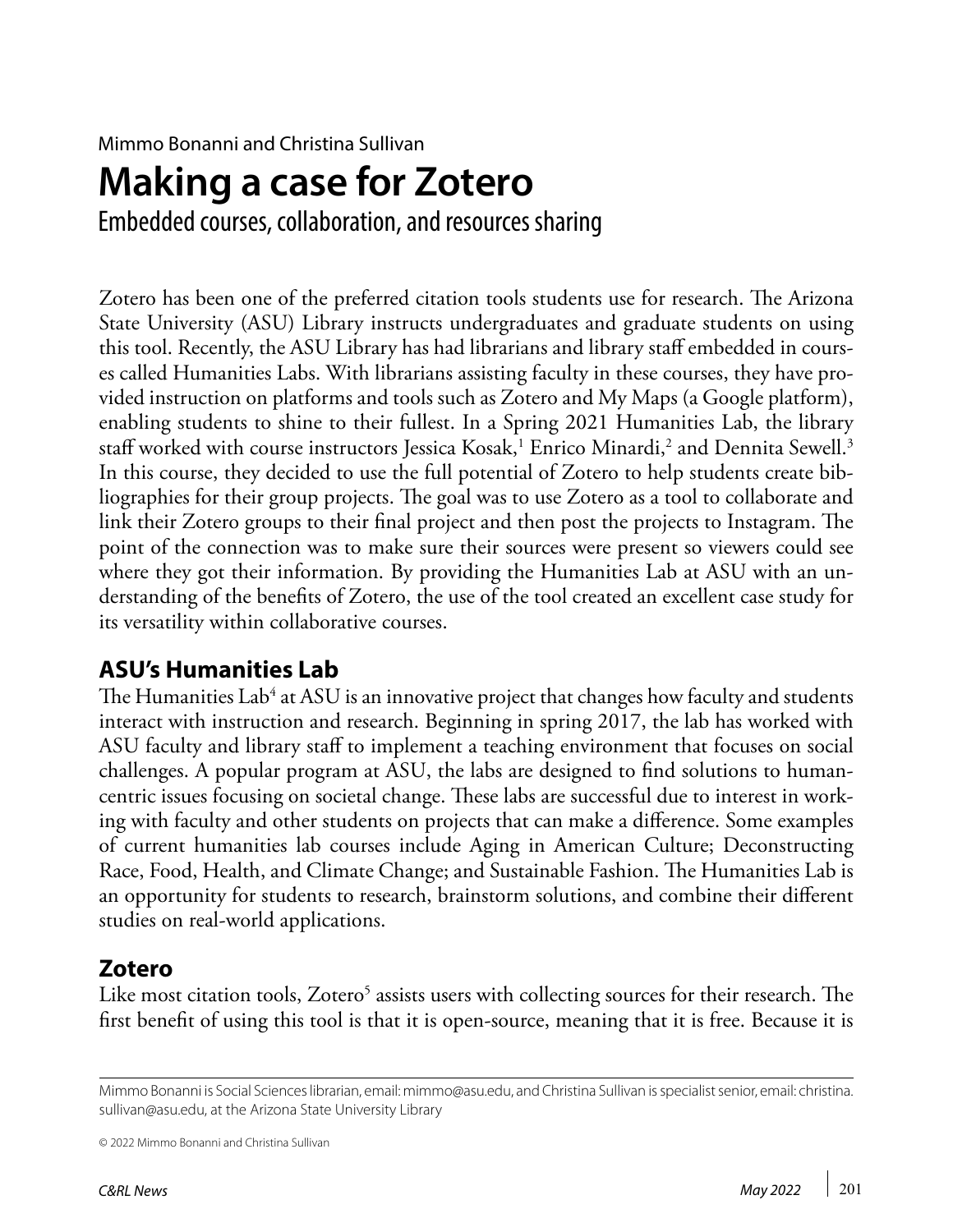open-source, the platform is maintained and updated without cost, making it available to graduating students for continued use. To use Zotero, one has to download the desktop software, install extensions to browsers, and add plug-ins for writing software programs like Microsoft Word and Google Docs. According to the Zotero website, it is the only software to detect essential sources encapsulated on web pages. This tool is multifunctional and includes many different features that help users with their research. Not only that, the online component lets users work together by being a collaboration tool as well, such as sharing citations, group notes, and tags.

#### **Benefits of Zotero groups**

What is so beneficial about Zotero groups? The advantage of having grouped citations is that they can provide a space for students, library staff, and researchers to work together on projects. When working with others, knowing references that your project colleagues are working on can lead to more efficiency and better-suited citations. Zotero groups prevent extra work, such as providing a list of researched themes, subjects, or titles to avoid duplicate citations within teams. Not only that, Zotero groups can be used to collaborate more effectively with other researchers, for instance, sharing notes to label citations and your thought process. Zotero groups also have the added benefit of helping to organize references into categories for discoverability. Group folders are available to compile sources and share with others to create a more versatile application for people to use and enjoy within the same institution or globally online. Once a research project is ready to be published, teams can share their resources via a link.

Sharing can occur online during writing, for example, within an article or blog. In the case of a blog post, there may be a long list of citations from various resources, like databases, the Internet, and government documents. Linking a Zotero group folder directly to a social media post rather than copying and pasting the whole bibliography might be a way of cleaning up online content in addition to providing credible sources. Producing Zotero group links to sources used for their post offers viewers a breadcrumb trail to reliable information. By equipping people with an opportunity to share sources on social media, where misinformation is rampant, Zotero groups can bring forth a higher level of information sharing. Providing a link to a Zotero group can create an environment where readers and researchers with opposing viewpoints can have an informative discussion.

## **Zotero groups at the ASU Library**

The Humanities Lab has partnered with the ASU Library to enfold information literacy in their courses. Each semester the lab offers courses that are designed to engage students with real-world problems. Library staff are considered to be an integral part of the labs and courses. Prior to each fall or spring semester, library staff meet with faculty during course development phases to integrate research needs into the curriculum and syllabus. Library staff play a key role in informing faculty and students as library instructors embedded within these courses. Library staff assists with research help during classes, one-on-one chat with students, and in group settings, like Zoom breakout meetings. At the beginning of each semester, library staff also presented library instruction regarding library tools, most notable databases for research, or citation management. They also make recommendations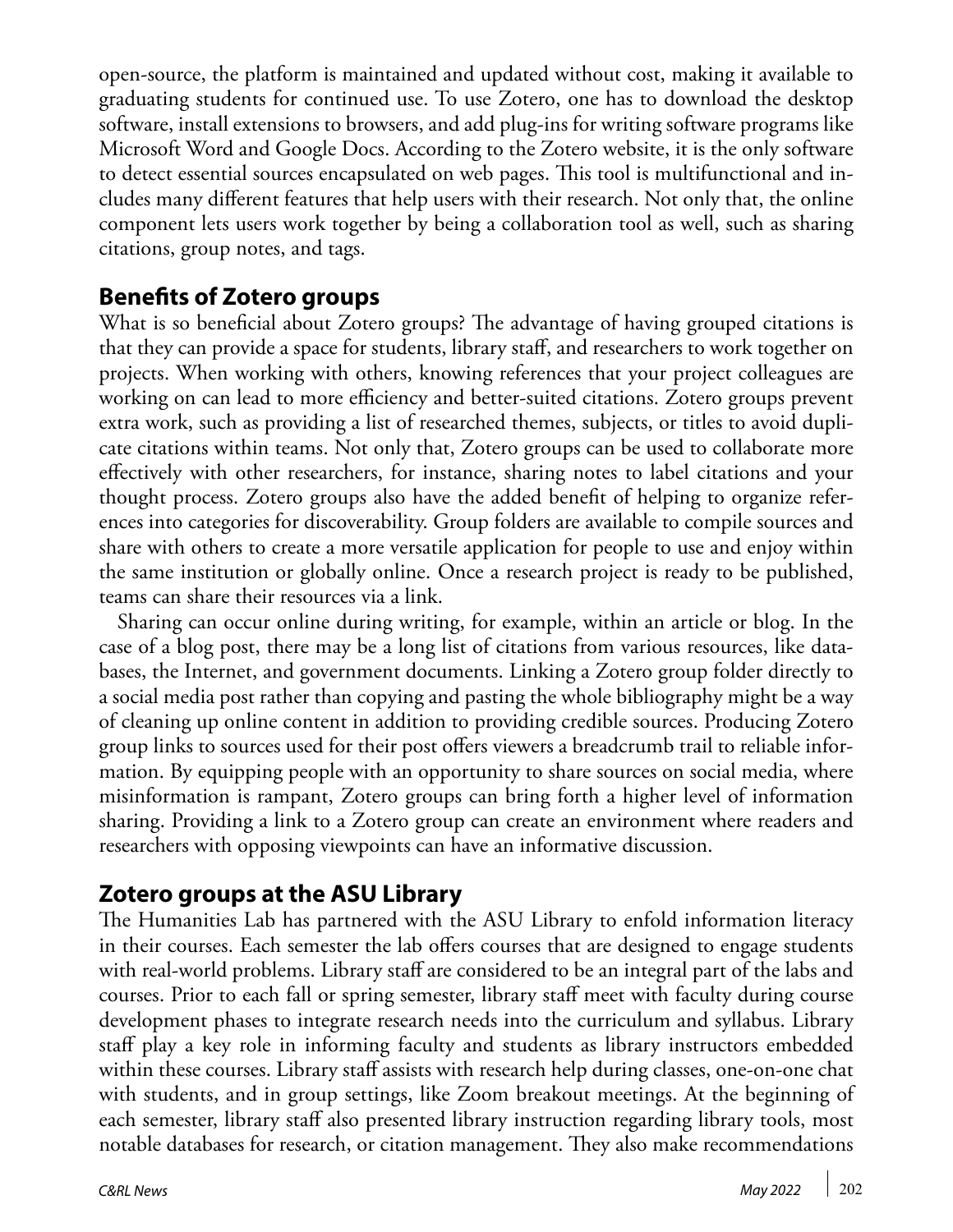that helped faculty meet course assignments and guided adoption of the tools throughout the semester.

During the semester, library staff who participated in Humanities Lab: Sustainable Fashion (HUL 494) $^{\rm 6}$  recommended two essential tools that were incorporated into class teach-



using Zotero groups as a reference tool by author Christina Sullivan.<sup>9</sup>

ing. The course was about sustainability in the fashion industry, where students studied fashion's impact on the environment. The class had a wardrobe inventory assignment that analyzed the clothing in their closets, mapping the origin of each item. The assignment's goal was to showcase how fashion and clothing are truly international and touch many countries and cultures. Library staff recommended using Google's My Maps<sup>7</sup> to upload garment photos and add geocoding information to create an online map shared with the class. Students were also encouraged to use tag metadata to describe each garment and country of origin, like #pants and #india.

Another critical tool the library staff recommended was the use of Zotero to keep track of research information. For the final assignment, the class was required to post on the Humanities Lab's Instagram site.8 The course worked in groups throughout the semester based on a blockchain data storage tracking method as a possible system in the fashion industry. Blockchain is a means of keeping track of a collection of information that is decentralized, held in blocks, and is publicly available to be viewed by anyone. Applying this method to the fashion industry, the course assigned blocks within the fashion manufacturing chain to students, from fibers to retail. Each group researched how blockchain can Figure 1. Example of an Instagram post streamline the fashion industry, looking for sustainable and transparent solutions.

> Groups worked together on different parts of the blockchain, such as environmental disposal, garment

dyeing, labor textile production, and retail. While researching aspects of the fashion blockchain, library staff recommended using the Zotero citation tool to keep track of the group's research. They demonstrated how it could capture citations from library databases and Internet sources using its extension tool. For the final assignment, the class created an Instagram post that encapsulated their research, showcasing each block in the blockchain. With each block in the chain, students needed to include their research citations. Since the citation lists were long, library staff recommended using Zotero groups. Library staff informed students of how to create these groups, add members, and make them public so anyone in the world could see the citations and research. Students added citations to the groups and created a link that could be added to their final Instagram post. Users can see the blockchain post,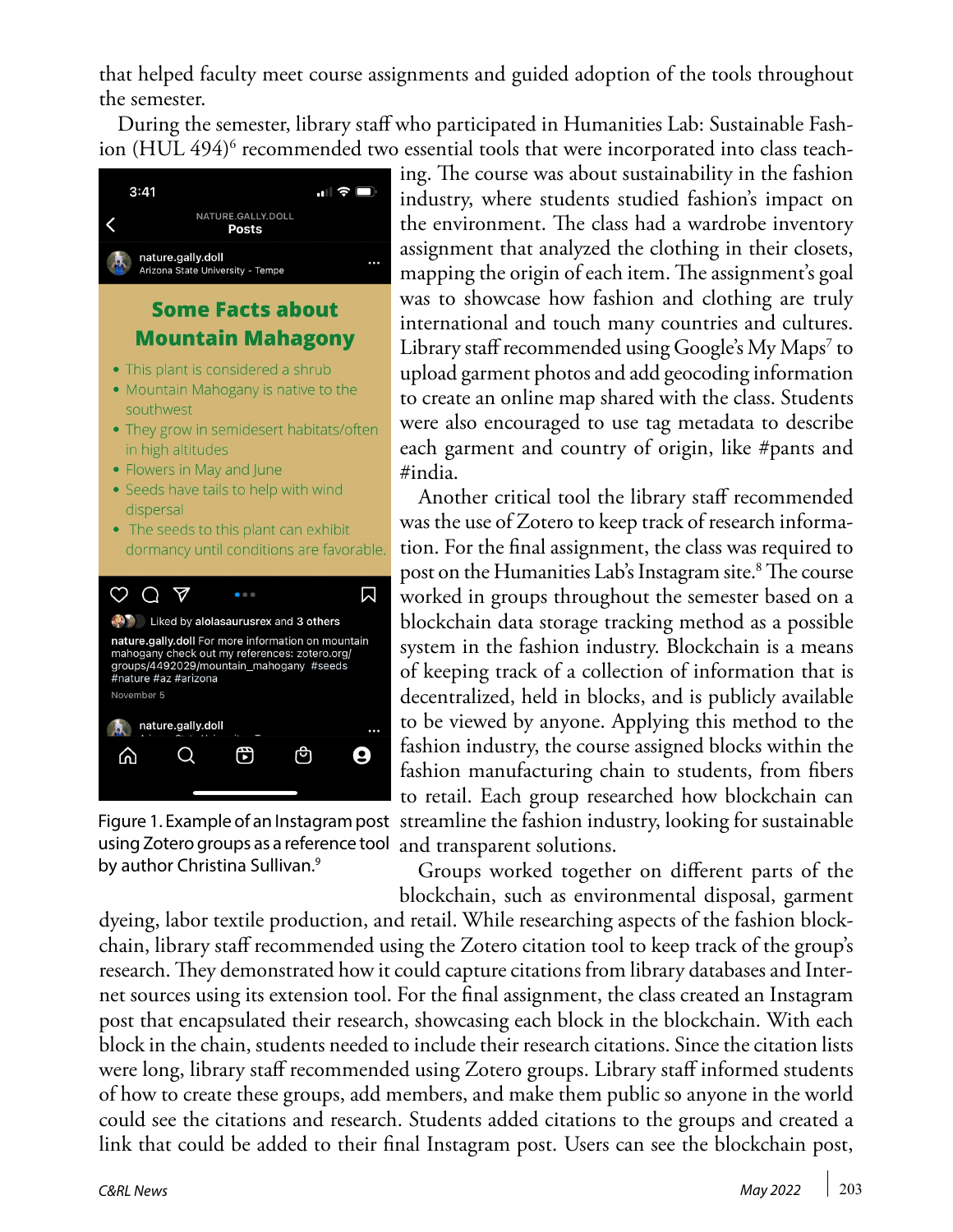along with the link to the Zotero citations that they could follow if they were interested in more research within the fashion block.

With the tools we presented, the students successfully used Zotero for their research. Each group added their research citations to their blockchain Zotero group library, and they used Zotero to create bibliographies for their final projects and presentations. Students readily adopted the use of Zotero groups, and several found it to be very valuable. At one point, a student stated enthusiastically how he was encouraged to use Zotero in future classes. When it came time to post on the Humanities Lab Instagram, students submitted their blockchain post to the Humanities Lab social media coordinator. During the Sustainable Fashion Insta-



gram Takeover week, the posts were showcased, and the public were able to read and interact with the posts, including liking and commenting. From our perspective as embedded library staff, it was evident that class groups enjoyed their sustainable fashion blockchain topics and showed enthusiasm in their well-researched and creative posts. We suggested the use of the Zotero group libraries for the students to include in their Humanities Lab postings. The benefit being, the Zotero group

Figure 2. Example of a Humanities Lab Instagram posting during the Sustainable Fashion Instagram Takeover week.

library provides a permanent link to an online bibliography of research. It also includes a shortcut to an online source, reducing the need to include a long bibliography in each post. Even though not all the class groups provided a link on Instagram, the groups still have access to a public online library of their citations in case there is a need to share their research in the future.

#### **Conclusion**

With the library embedded into the Humanities Lab: Sustainable Fashion course, we discovered that Zotero has more uses than simply being a citation tool. Zotero met the class's need to record research, share citations within their groups, and provide a paper trail of citations for anyone interested in the blockchain method and fashion industry. Not only that, Zotero enabled an effective means to share research with the students' assigned social media posts. Library staff taught alongside faculty within the course and were an integral part of student success. For future usage, Zotero can be a revolutionary tool for social media and resource sharing, leaving a trail of information for scholars and anyone interested in a topic.

#### **Notes**

1. Jessica Kosak, ISearch, accessed December 14, 2021, [https://isearch.asu.edu](https://isearch.asu.edu/profile/574789) [/profile/574789](https://isearch.asu.edu/profile/574789).